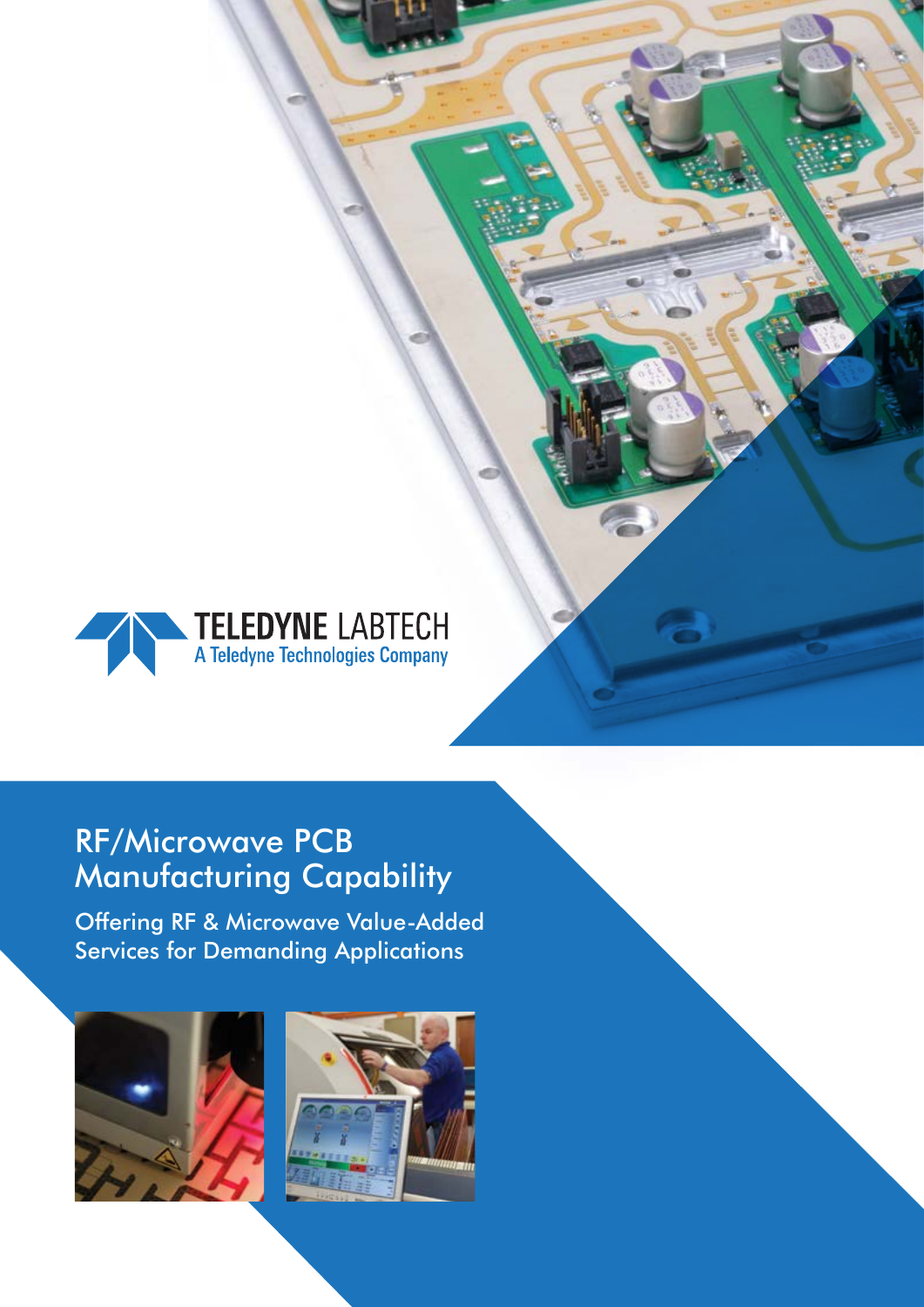## **RF/Microwave PCB Manufacturing Capability**

## **Contents**

| Introduction                      | 2 |  |
|-----------------------------------|---|--|
| Materials                         | 3 |  |
| <b>Board Dimensions</b>           | 3 |  |
| <b>Circuit Feature Capability</b> | 4 |  |
| <b>Laser Capability</b>           | 5 |  |

| <b>Mechanical Drilling</b>  |   |
|-----------------------------|---|
| <b>Mechanical Machining</b> | Á |
| Solder Mask etc.            |   |
| <b>Surface Finishes</b>     | Զ |
|                             |   |

## **Introduction**



Teledyne Labtech is one of the world's leading manufacturers of complex, demanding RF/Microwave PCB printed circuit boards with an established pedigree, which spans more than 30 years. Providing specialist solutions for Military and challenging Commercial markets, Teledyne Labtech offers a wide range

of complementary RF/Microwave PCB capabilities. Through comprehensive technical support, our ability to meet prototypeto-volume production requirements, along with state-of-theart testing facilities, means we've set new standards in the development, manufacturing and testing of RF/Microwave PCB's for demanding and critical applications.

### **Metal-backed RF/ Microwave PCB's**

- Pre-bonded laminates
- Post bonding of finished RF/ Microwave PCB's to discrete carriers
- Conductive and non-conductive adhesives
- Plated thru hole capability to metal backing
- Aluminium, brass & copper
- Copper-invar-copper, copper moly copper and other exotic metal backings

#### **Precision single sided and double sided RF/ Microwave PCB's**

- Thin dielectrics
- MMIC Packages
- High tolerance capability



- Dedicated RF/Microwave PCB manufacturer
- Wire bondable surface finishes
- Embedded component capability
- Bonded Wave guide structures & components
- Large format capability
- Laser drilling, profiling and ablation to sub-layers
- Heavy metal machining capability
- Assembly and microwave testing to 40 GHz

## **Multilayer RF/ Microwave PCB's**

- PTFE, LCP and mixed Dielectric constructions including flexible substrates
- Blind, buried and sequential vias
- Metal core and metal backed structures
- Coins and copper filled vias for thermal management
- Ohmega Ply & Ticer Foil planar resistor technology
- Embedded components
- Vacuum Press and Autoclave bonding capability
- Fusion bonding for PTFE and LCP substrates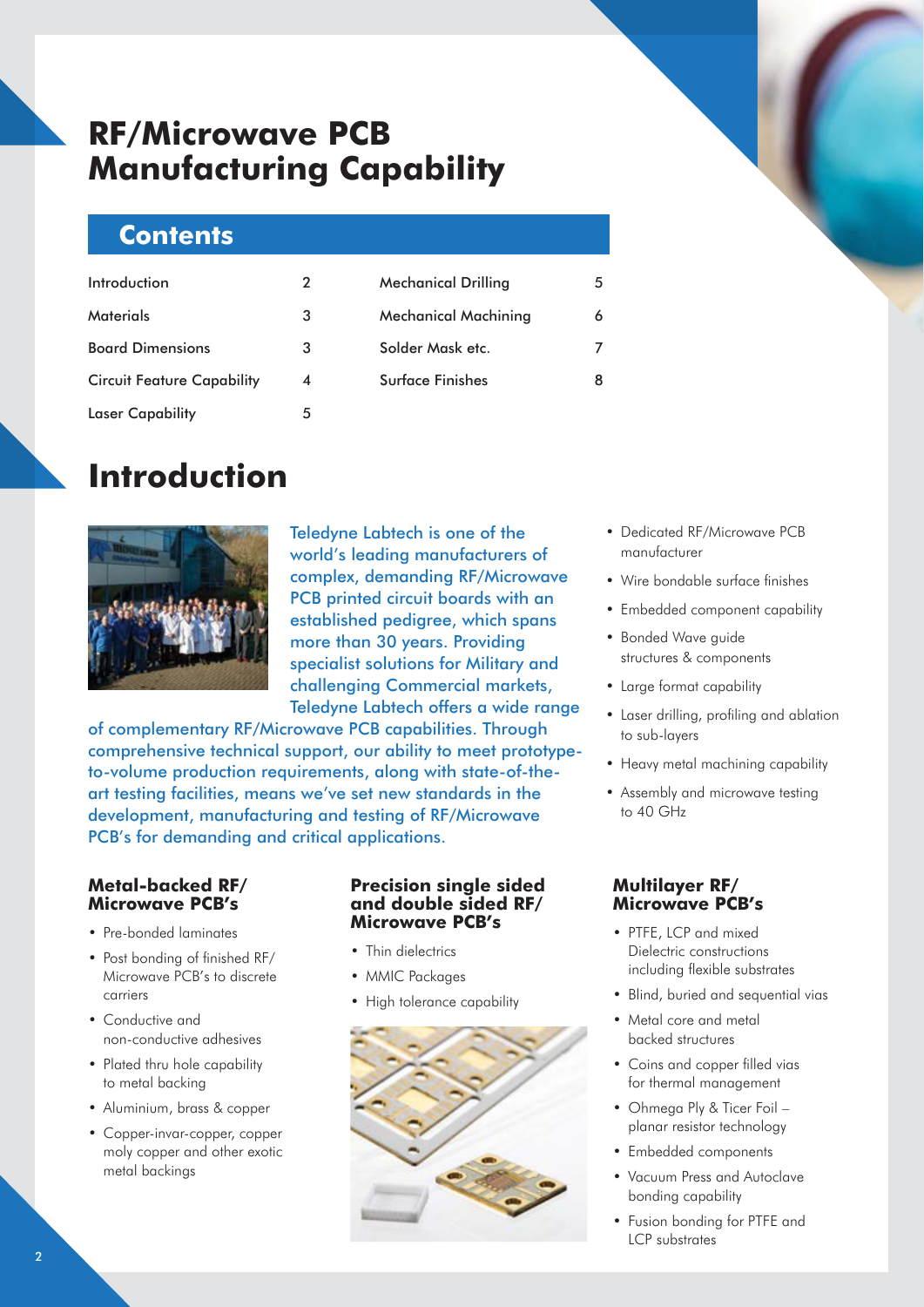

## **Materials**

Teledyne Labtech has extensive experience using the full range of RF/Microwave PCB materials. These materials can be combined with multi-functional epoxy or high temperature laminates to construct multi-layer structures. Teledyne Labtech has full capability to process metal backed laminates and where these are not available from the supplier can be constructed in-house.

#### **Microwave materials used Typical Dk's**

| • Random glass                  | 2.33  |
|---------------------------------|-------|
| $\bullet$ ICP                   | 2.90  |
| • Thermoset                     | 3.50  |
| • Woven glass & ceramic fillers | 6.00  |
| • PTFE with ceramic fillers     | 10.20 |



#### **Data submittal**

Email: labtechsales@teledyne.com Note, Zip files will need to be posted onto Teledyne Liquid files FTP: http://transfereast.teledyne.com

#### **Data formats**

RF/Microwave PCB design

- $\bullet$  ODB++
- Extended Gerber (RS-274x)
- Autocad DWG/DXF

#### **Mechanical design**

- STP files
- Autocad DWG/DXF



Board thickness above 8mm can be manufactured although certain processes are not compatible with boards above this thickness.

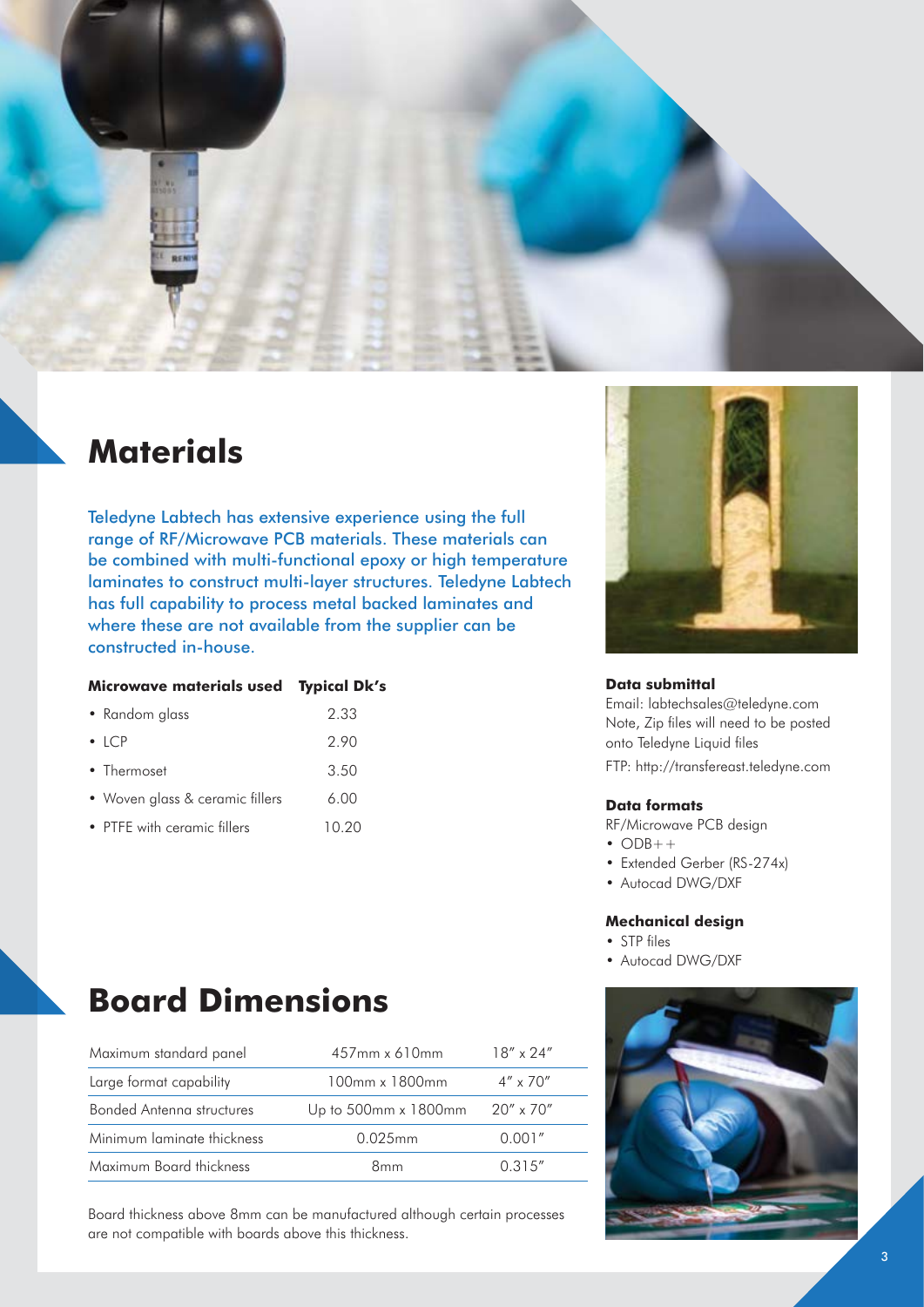

# **Circuit Feature Capability**

#### **Imaging**

#### Base foil thickness

|                             | $1/4$ oz 9 micron   | $1/2$ oz 18 micron  | 1 oz 35 micron      | 2oz 70 micron         |
|-----------------------------|---------------------|---------------------|---------------------|-----------------------|
| Minimum Track               | $50\mu m^* 0.002''$ | 75um 0.003"         | $125\mu m$ 0.005"   | $150 \mu m$ 0.006"    |
| Minimum Gap                 | $50\mu m* 0.002"$   | 75µm 0.003"         | $125 \mu m$ 0.005"  | $150 \mu m$ 0.006"    |
| Etch Tolerance Print & Etch | $+/10\mu m$ 0.0004" | $+/10\mu m$ 0.0004" | $+/25\mu m 0.001''$ | $+/40 \mu m 0.0016''$ |

\* Print & etch only, minimum 65μm 0.0025" for pattern plate process.

Values quoted are best possible without major yield impact. Wherever possible tolerances should be relaxed and minimum features should only be used where necessary, not globally.

#### **Pad – drilled hole registration**

| Standard  | $+/-50 \mu m$ | $+/-0.002"$ |
|-----------|---------------|-------------|
| Technical | $+/-25 \mu m$ | $+/-0.001"$ |

#### **Minimum designed annular ring to avoid drill breakout (Outer Layers)**

| Standard  | $100 \mu m$ | 0.004'' |
|-----------|-------------|---------|
| Technical | $50 \mu m$  | 0.002"  |

Where required it is possible to plate hole barrels only to avoid pad build up on surface. This is not possible on holes below 0.30mm (0.012") drilled diameter.

#### **Image registration side-side**

| Standard  | $+/-45 \mu m$ | $+/-0.0018''$ |
|-----------|---------------|---------------|
| Technical | $+/-25 \mu m$ | $+/-0.001"$   |

PTFE laminates can stretch or shrink during the process cycle.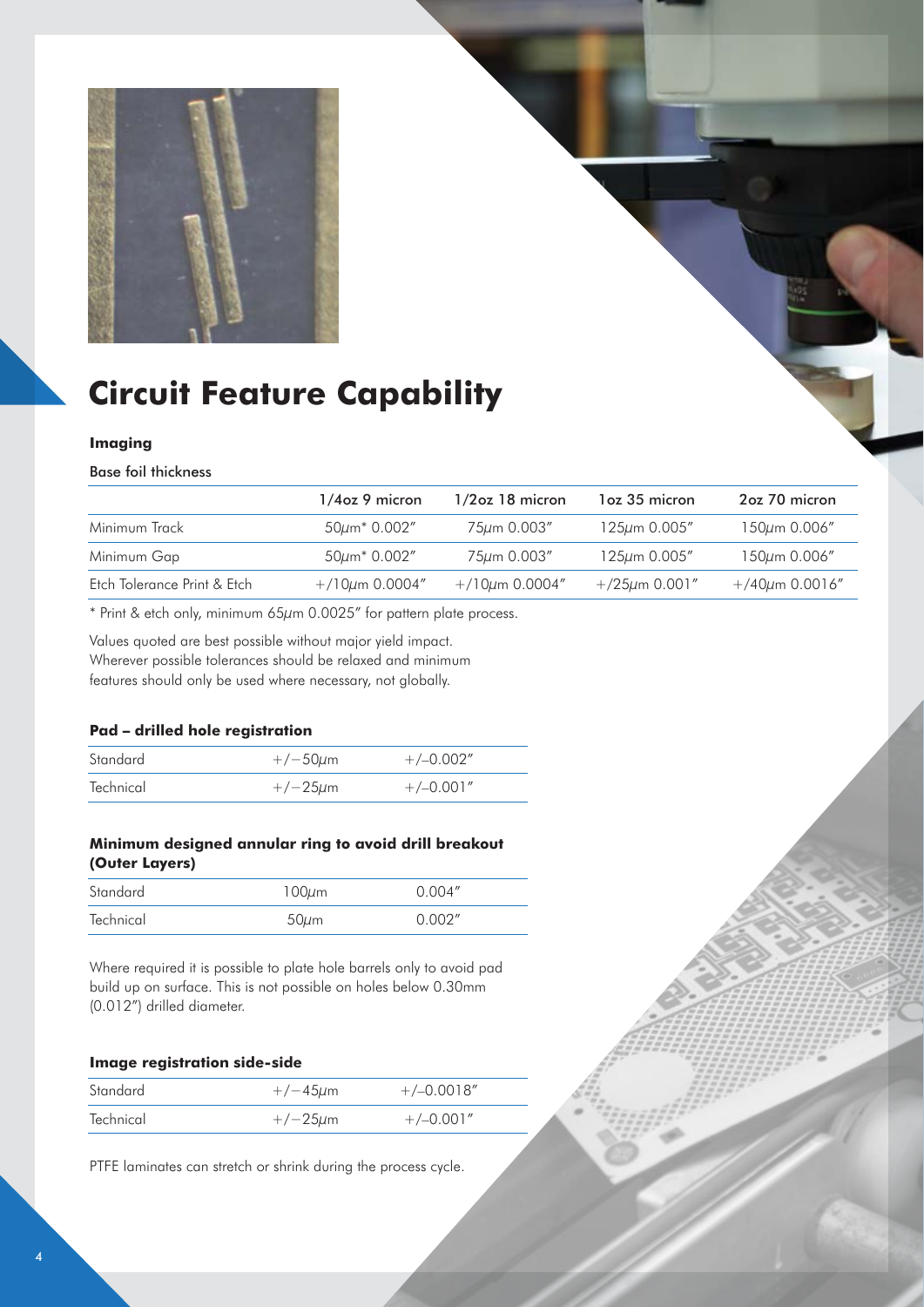# **Laser Capability**

| <b>Positional Accuracy</b> |               |             |
|----------------------------|---------------|-------------|
| Feature – feature          | $+/-25 \mu m$ | $+/-0.001"$ |
| Laser Via                  |               |             |
| Thru                       |               |             |
| Standard                   | $200 \mu m$   | 0.008''     |
| Technical                  | $50 \mu m$    | 0.002"      |
| <b>Blind</b>               |               |             |
| Standard                   | $200 \mu m$   | 0.008''     |
| Technical                  | $100 \mu m$   | 0.004''     |
|                            |               |             |

#### **Profiling**

| Internal radii             | $10 \mu m$    | 0.0004''    |
|----------------------------|---------------|-------------|
| Dimensional Tolerance      | $+/-25 \mu m$ | $+/-0.001"$ |
| Alignment to circuit image | $+/-25\mu$ m  | $+/-0.001"$ |

#### **Ablation**

#### Dimensional Tolerance

| X & Y axis | $+/-25 \mu m$ | $+/-0.001"$ |
|------------|---------------|-------------|
| Z axis     | $+/-10\mu m$  | $+/-0.001"$ |

Laser ablation can be controlled to ablate material and thus expose buried circuit features, the minimum base copper on these should be 18 micron 1/2oz.

Maximum 1:1 aspect ratio on blind hole processing.

| <b>Hole - Hole Spacing</b> |           |         |
|----------------------------|-----------|---------|
| Minimum                    | $0.05$ mm | 0.002'' |

## **Mechanical Drilling**

#### **Maximum Aspect ratio**

| (Board Thickness: Hole Diameter) |             |  |
|----------------------------------|-------------|--|
| Standard                         | 10:1        |  |
| Technical                        | 11:1        |  |
| Metal Backed                     | 10:1        |  |
| <b>Blind Holes</b>               | $1 \cdot 1$ |  |

Aspect ratios in excess of the above could cause plating deposition issues. Note, limitations on drill sizes may impact the above ratios

#### **Minimum drill diameter**

#### Softboard & Multilayer

| Standard  | $0.20$ mm | 0.008'' |
|-----------|-----------|---------|
| Technical | 0.10mm    | 0.004'' |

#### Metal backed

| Standard  | $0.50$ mm | 0.002"  |
|-----------|-----------|---------|
| Technical | 0.30mm    | 0.012'' |
|           |           |         |

#### **Hole – Hole Spacing**

| <b>Minimum</b> | 0.008''<br>$0.20$ mm |
|----------------|----------------------|
|----------------|----------------------|

### **Z axis control**

| Standard  | $+/-0.50$ mm  | $+/-0.002"$ |
|-----------|---------------|-------------|
| Technical | $+/-0.025$ mm | $+/-0.001"$ |

#### **Hole size Tolerance**

#### Plated

| Standard  | $+/-0.10$ mm | $+/- 0.004"$ |
|-----------|--------------|--------------|
| Technical | $+/-0.05$ mm | $+/- 0.002"$ |

#### Non-plated

| Standard  | $+/-0.05$ mm | $+/- 0.002''$  |
|-----------|--------------|----------------|
| Technical | $+/-0.02$ mm | $+/- 0.0008''$ |

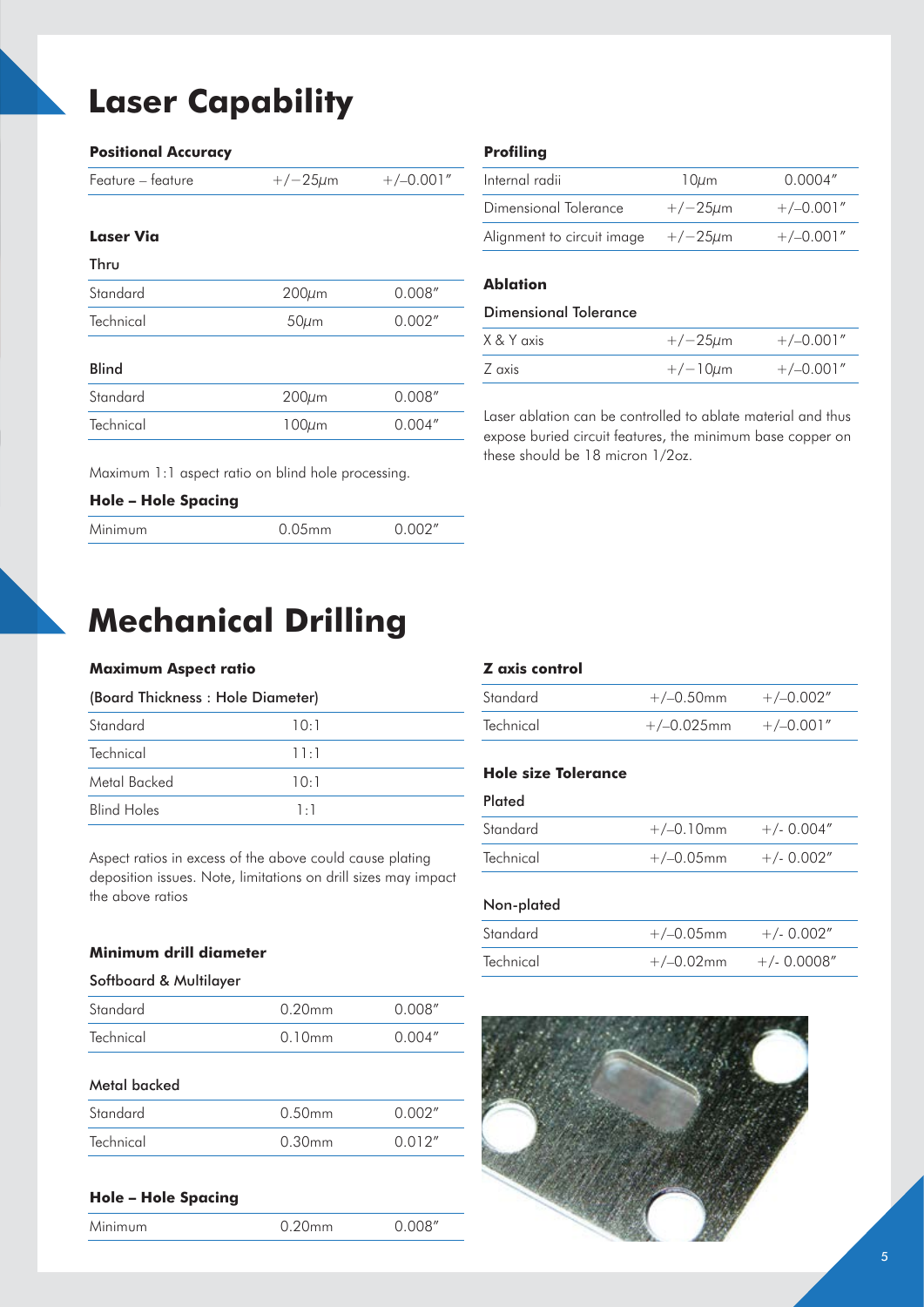# **Mechanical Machining**

#### **Profile feature tolerance**

| Standard  | $+/-0.050$ mm | $+/-0.002"$  |
|-----------|---------------|--------------|
| Technical | $+/-0.030$ mm | $+/-0.0012"$ |

### **Minimum Internal radii**

### Metal Backed

| Standard  | 1.000mm    | 0.040'' |
|-----------|------------|---------|
| Technical | $0.500$ mm | 0.020'' |

#### Soft-board/Multilayer

| Standard  | $0.500$ mm | 0.020'' |
|-----------|------------|---------|
| Technical | $0.200$ mm | O OOR"  |

Where required by the use of tool overshoot in corners a pocket without radii in corners can be achieved. Note, minimum radii will be dependent upon material thickness

#### **Alignment to circuit image**

| Standard  | $+/-0.50$ mm | $+/-0.002"$ |
|-----------|--------------|-------------|
| Technical | $+/-0.25$ mm | $+/-0.001"$ |

#### **"Z" axis depth control**

| Standard  | $+/-0.05$ mm | $+/-0.002"$ |
|-----------|--------------|-------------|
| Technical | $+/-0.25$ mm | $+/-0.001"$ |

Critical waveguide features designed on thin dielectrics can be formed using a combination of mechanical and chemical processing techniques.



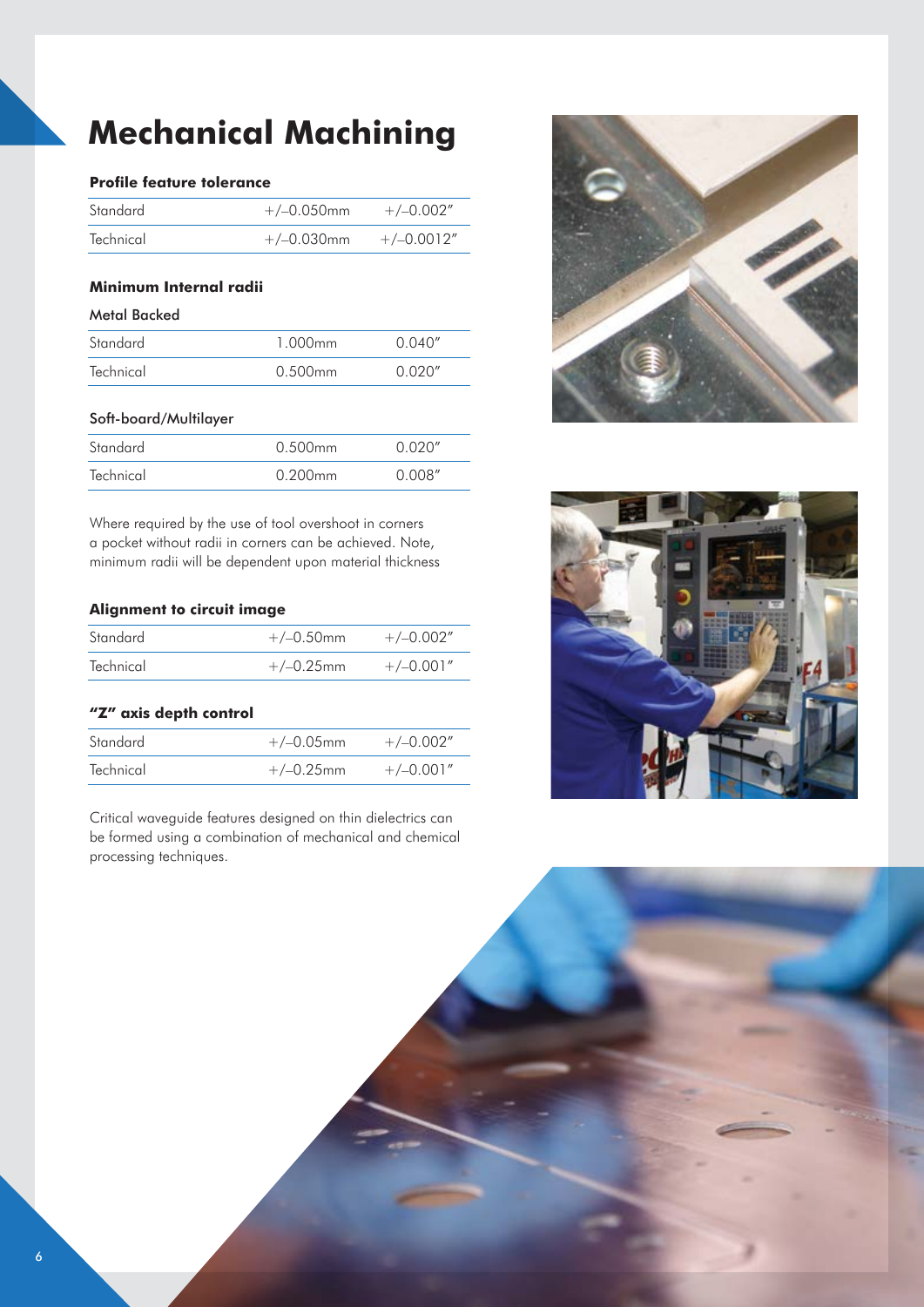# **Solder Mask etc.**

#### **Solder mask**

| Type:      | Peters SD2467SG DG                  |
|------------|-------------------------------------|
| Thickness: | $20 - 70 \mu m/0.0008'' - 0.0028''$ |
| Colour:    | Green (Red or blue also available)  |
| Hardness:  | 6 H                                 |

#### **Circuit feature – mask clearance on design**

| Standard  | $0.100$ mm | 0.004'' |
|-----------|------------|---------|
| Technical | $0.075$ mm | 0.003'' |

#### **Minimum solder mask web (Isolation)**

| Technical<br>0.004''<br>0.100mm | Standard | $0.150$ mm | 0.006" |
|---------------------------------|----------|------------|--------|
|                                 |          |            |        |

#### **Solder resist dams (Line thickness)**

| Standard  | $0.200$ mm | 0.008'' |
|-----------|------------|---------|
| Technical | $0.100$ mm | 0.004'' |

Due to the nature of some PTFE laminates it is not possible to achieve fine solder-mask features when positioned over bare laminate.

#### **Notation**

| Type:      | Peters SD2513UV                               |
|------------|-----------------------------------------------|
| Thickness: | $10 - 20 \mu m/0.0004'' - 0.0008''$           |
| Colour:    | White, yellow & black (Others also available) |
| Hardness:  | 4 H                                           |

#### **Minimum character size**

| Standard  | 1.500mm | 0.060'' |
|-----------|---------|---------|
| Technical | 1.000mm | 0.040'' |

#### **Minimum line thickness**

| Standard  | $0.254$ mm | 0.010'' |
|-----------|------------|---------|
| Technical | $0.150$ mm | 0.006'' |

#### **Peelable solder masks (Temporary)**

| Type:              | Elektra EM55        |
|--------------------|---------------------|
| Minimum thickness: | $0.200$ mm $0.008"$ |
| Colour:            | Green/Red           |
|                    |                     |
| Type:              | Peters DD 2954      |
| Minimum thickness: | 0.300mm 0.012"      |
| Colour:            | Blue                |
|                    |                     |